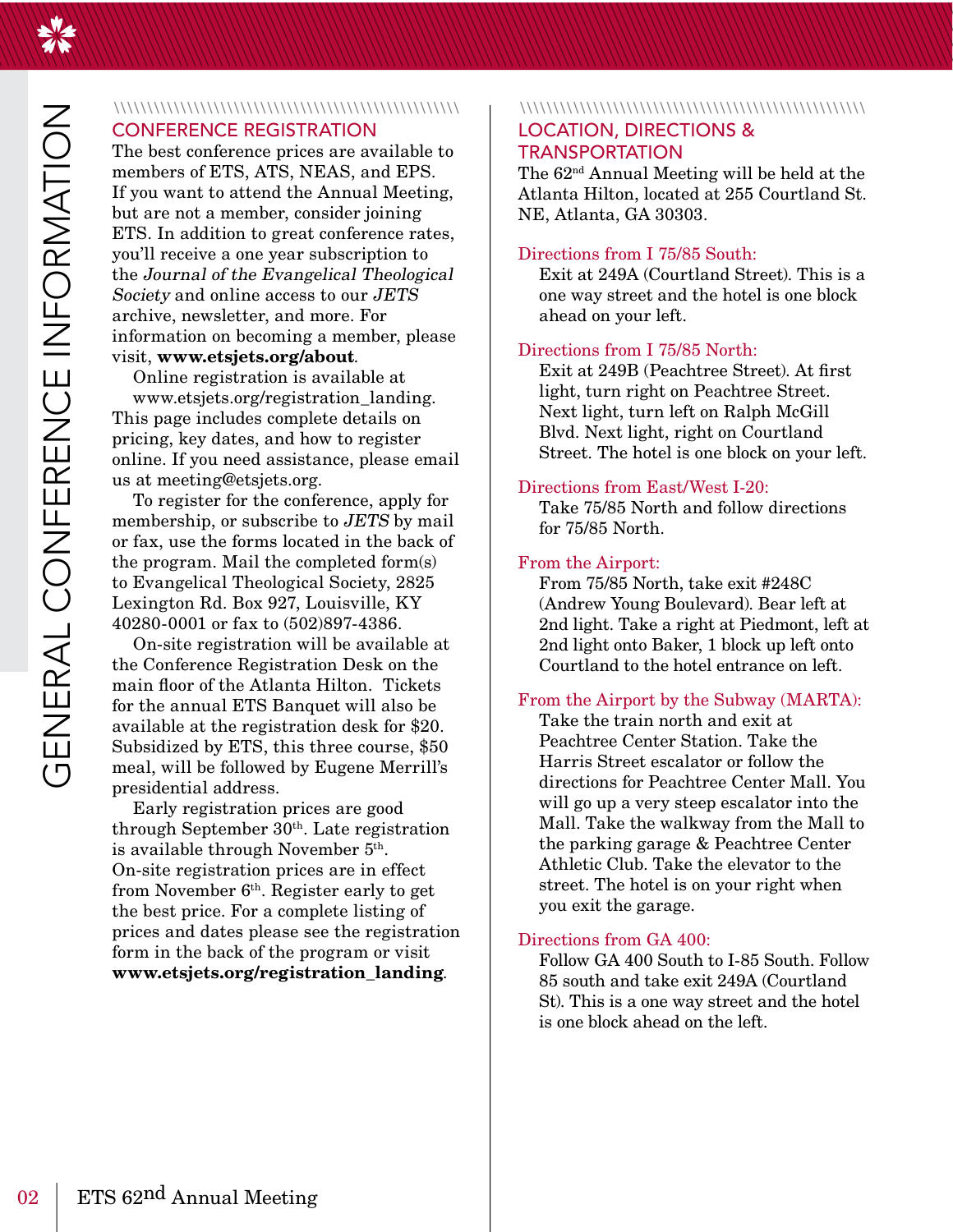Transportation from William B. Hartsfield/ **Atlanta International Airport:** 

Bus Service  $-$  \$16.50 Subway/Rail  $- $1.75$  $Taxi - $30.00$ 

### Parking at the Atlanta Hilton: Self Parking  $-$  \$21.00/day Valet Parking – \$28.00/day

### **ACCOMMODATIONS**

Group rate rooms are available at the Hilton from November 13-23. The group rate is \$139/night for 1 King, or 2 double bed rooms. To make a reservation by phone call  $(877)667-7210$ . Be sure to ask for the ETS group rate. To book a room online, go to www.etsjets.org/hotel information and click on the link to the Hilton-ETS reservation page. Booking through this page will automatically apply the group rate to your reservation. Space is limited so please book early.

### 

### **CONFERENCE REGISTRATION DESK**

The Conference Registration Desk, on the first floor of the Atlanta Hilton, will be open:

| Tuesday:   | $5pm-9pm$ |
|------------|-----------|
| Wednesday: | $7am-7pm$ |
| Thursday:  | $7am-5pm$ |
| Friday:    | 8am-2pm   |

### 

### THE GALLERIA EXHIBIT HALL

The Galleria Exhibit Hall located on the lower level of the Atlanta Hilton will house our conference displayers this year. With 100 exhibit spaces and more than 40 confirmed exhibiters, this year promises to be exceptional. Most exhibitors offer generous discounts on their products making this an excellent opportunity to gain valuable resources. Conference name badges must be worn to gain entrance to the exhibits. There are no exceptions to this policy.

### The hours for the Exhibit Hall are:

| Wednesday: | $9:00am - 6:00pm$ |
|------------|-------------------|
| Thursday:  | $9:00am - 6:00pm$ |
| Friday:    | $9:00am-2:00pm$   |

A floor plan of the exhibits and a listing of exhibitors may be found on pages 88-89.

### **ONLINE PROGRAM**

Keep up with schedule changes at the online program addenda and errata page at www.etsjets.org/program\_changes.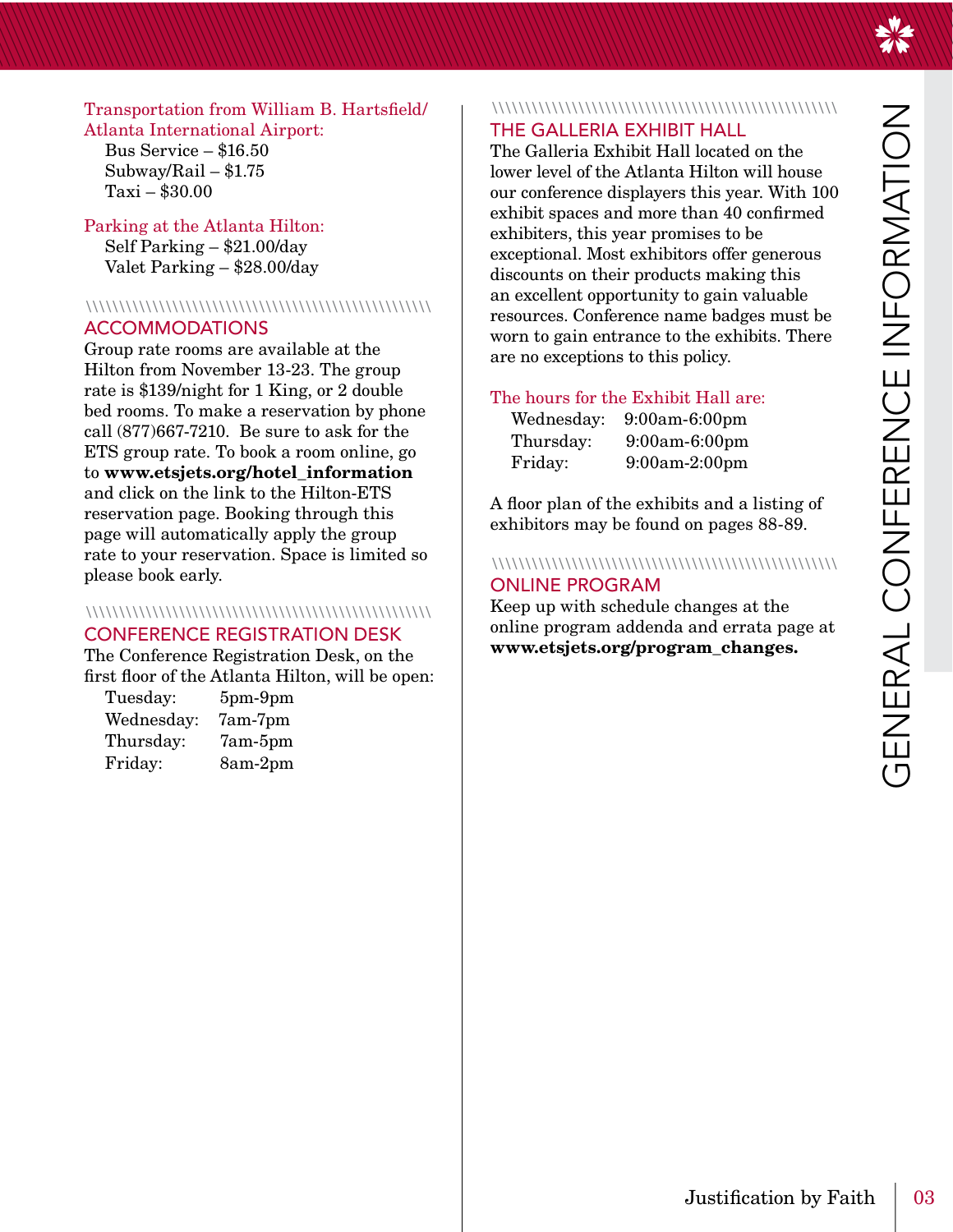LETTER FROM THE CHAIRMAN

### Welcome to the 62<sup>nd</sup> Annual Meeting of the Evangelical Theological Society

This year's meeting provides us with the opportunity to give renewed consideration to the meaning and significance of the doctrine of Justification by Faith. Thirty years have now elapsed since "The New Perspective on Paul" emerged and challenged the Lutheran and Reformed understandings of justification and a host of related doctrines. Some have argued that the newer views have compromised the integrity of the gospel. Advocates of the New Perspective, however, claim that their views more accurately reflect the teaching of the Bible and, specifically, Paul's teaching on justification. The rich variety of papers devoted to this year's theme will no doubt help us all to better understand the issues and help us think through the richness of this important doctrine.

Our three plenary speakers—Thomas Schreiner, Frank Thielman, and N. T. Wright have all written extensively on this theme in monographs, commentaries, and journal articles. To help bring the most important issues into sharper focus, a two-hour panel discussion featuring the three plenary speakers has been planned for the final plenary session on Friday. In addition to this, you can choose from over 100 different parallel session papers devoted to the theme. These include a broad assortment of papers on justification that include the antecedents for the doctrine in the Old Testament and Judaism as well as the interpretation of key New Testament texts. Of special help are a variety of papers related to the understanding and articulation of the doctrine in every era of the history of the church.

As program director for this year's conference, I have been the beneficiary of the extraordinary help provided by our new executive director, J. Michael Thigpen. Mike has done the lion's share of the work in putting this conference together. I cannot imagine organizing this conference without him. A special word of appreciation needs to be expressed to all of the past presidents of our society for their vast labor of love in organizing our previous conferences.

Clinton E. Arnold President-Elect and Program Chairman 2010 ETS Meeting, Atlanta, Georgia **Evangelical Theological Society** Professor of New Testament Talbot School of Theology La Mirada, CA 90639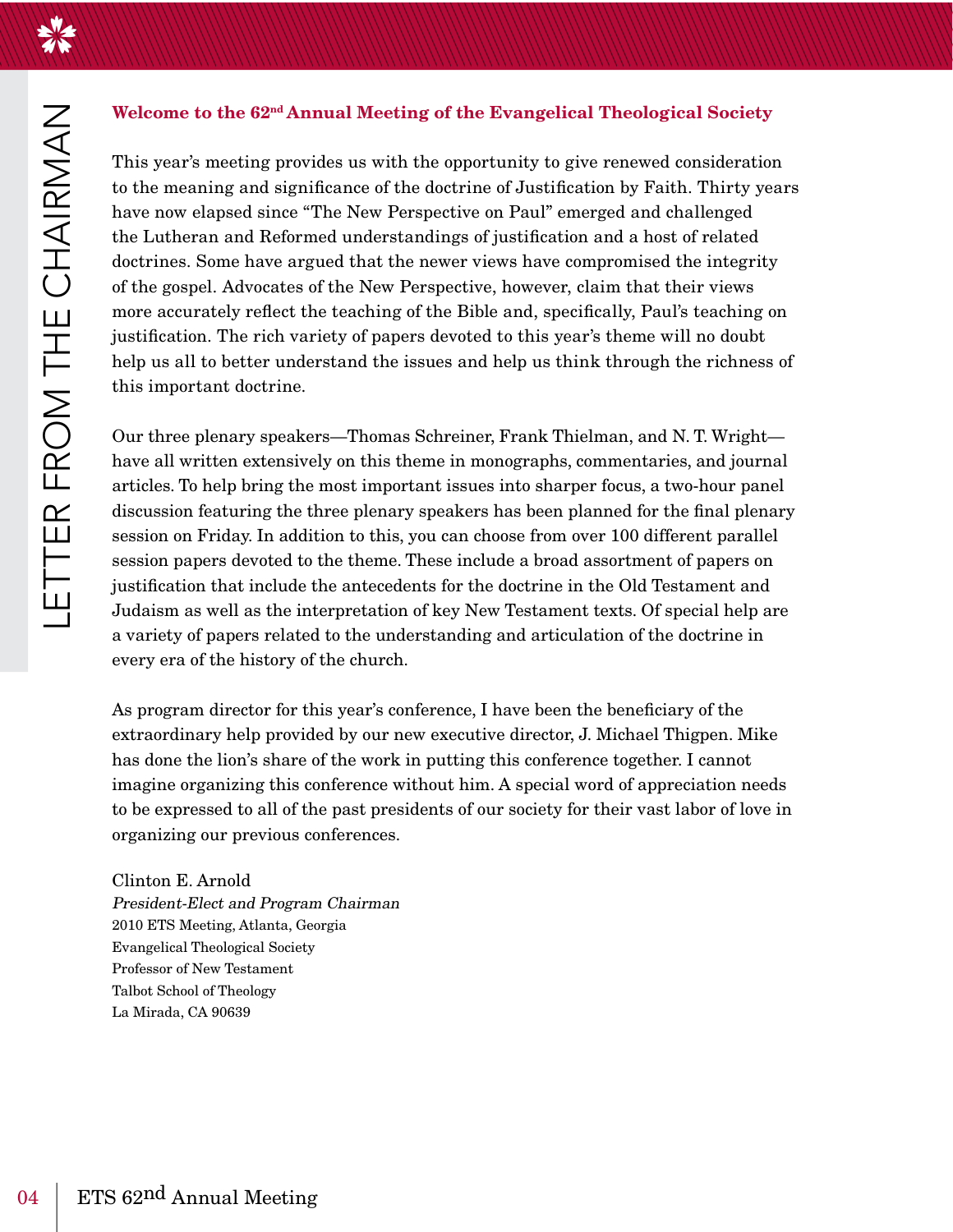### **THOMAS R. SCHREINER**

The Southern Baptist Theological Seminary Justification: The Saving Righteousness of God in Christ



**FRANK THIELMAN Beeson Divinity School** God's Righteousness as God's Fairness in Romans: The Oldest Perspective on Paul



N. T. WRIGHT University of St. Andrews Justification Yesterday, Today

### **ETS EXECUTIVE COMMITTEE**

**President** Eugene H. Merrill Dallas Theological Seminary

### **President-Elect**

Clinton E. Arnold Talbot School of Theology

### **Vice-President**

Paul R. House **Beeson Divinity School** 

### **Secretary/Treasurer**

Gregg R. Allison The Southern Baptist Theological Seminary

### **Past Presidents**

Gerry Breshears (1993) **Western Seminary** 

Edwin M. Yamauchi (2006) Oxford, OH

C. Hassell Bullock (2007-2008) Wheaton College

Bruce A. Ware (2009) The Southern Baptist Theological Seminary

**Executive Director** J. Michael Thigpen

and Tomorrow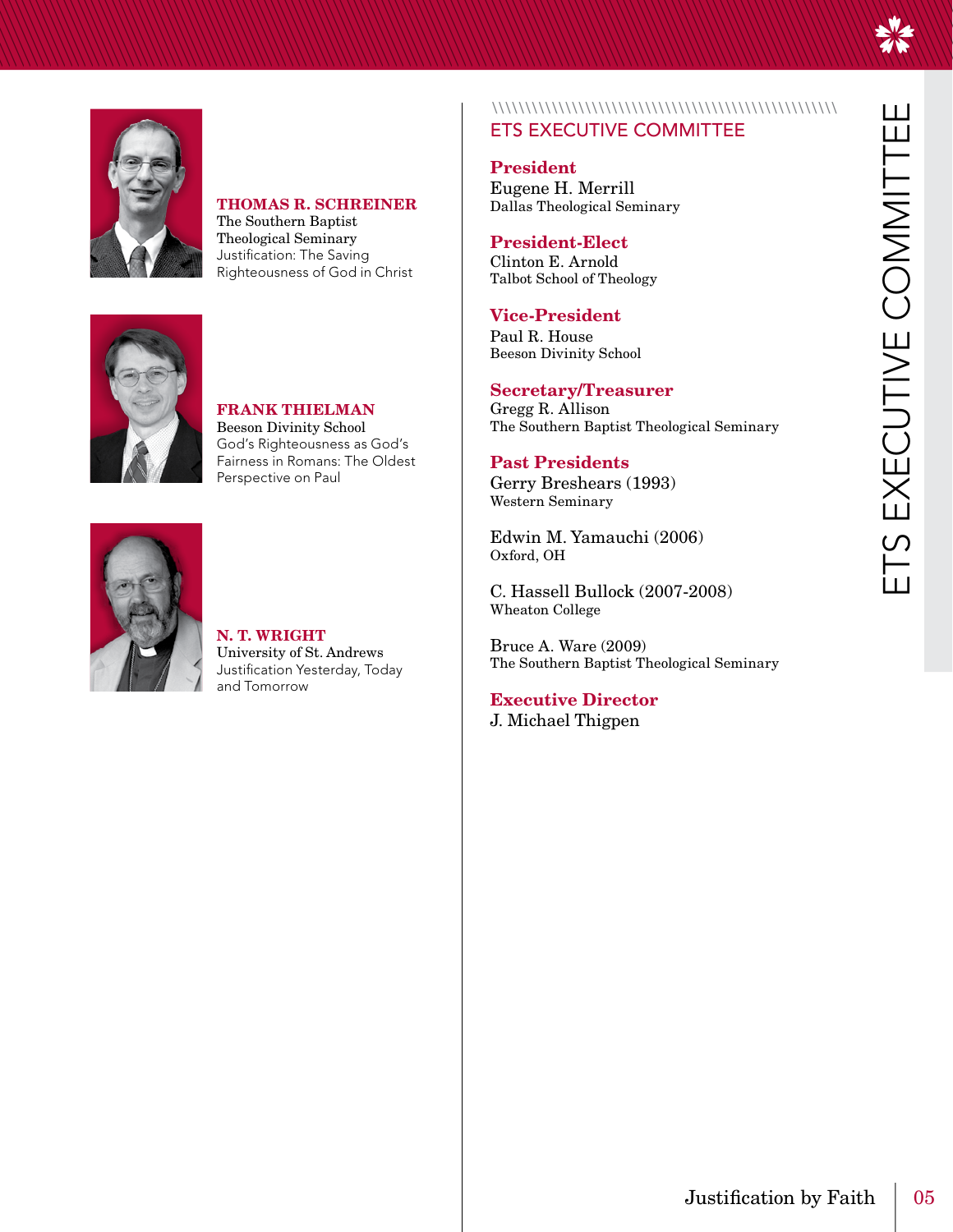

| $8:30-9:10 \text{ am}$ | Parallel Session 1        |
|------------------------|---------------------------|
| $9:20-10:00$ am        | Parallel Session 2        |
| $10:10-10:50$ am       | Parallel Session 3        |
| 11:00-11:40 am         | Parallel Session 4        |
| $11:45-12:45$ pm       | Lunch                     |
| $12:50-1:35$ pm        | <b>Business Meeting 1</b> |
|                        |                           |

### **Parallel Sessions B**

| $2:50-3:30$ pm | Parallel Session 5       |
|----------------|--------------------------|
| $3:40-4:20$ pm | Parallel Session 6       |
| 4:30-5:10 pm   | Parallel Session 7       |
| $5:20-6:00$ pm | Parallel Session 8       |
| 6:00-7:20 pm   | Dinner                   |
| $7:30-8:20$ pm | <b>Plenary Session 1</b> |

### **\*THURSDAY, NOVEMBER 18**

### **Parallel Sessions C**

| 8:30-9:10 am                      | Parallel Session 9                         |
|-----------------------------------|--------------------------------------------|
| $9:20-10:00$ am<br>10:10-10:50 am | Parallel Session 10<br>Parallel Session 11 |
| 11:00-11:40 am                    | Parallel Session 12                        |
| $11:45-12:45$ pm                  | Lunch                                      |
| $12:50-1:10$ pm                   | Worship                                    |
| $1:20-2:10$ pm                    | <b>Plenary Session 2</b>                   |

### **Parallel Sessions D**

| $2:50-3:30$ pm<br>3:40-4:20 pm<br>4:30-5:10 pm<br>5:20-6:00 pm | Parallel Session 13<br>Parallel Session 14<br>Parallel Session 15<br>Parallel Session 16 |
|----------------------------------------------------------------|------------------------------------------------------------------------------------------|
| $7:00-8:00$ pm                                                 | <b>Banquet</b>                                                                           |
| 8:00-9:00 pm                                                   | <b>Presidential Address</b>                                                              |

### **Friday, November 19**

| $8:30-9:00$ am   | <b>Business Meeting 2</b> |
|------------------|---------------------------|
| $9:10-10:00$ am  | <b>Plenary Session 3</b>  |
| $10:10-12:20$ pm | <b>Plenary Discussion</b> |
| $12:30-1:30$ pm  | Lunch                     |
|                  |                           |

### **Parallel Sessions E**

| $1:40-2:20$ pm | Parallel Session 17 |
|----------------|---------------------|
| $2:30-3:10$ pm | Parallel Session 18 |
| $3:20-4:00$ pm | Parallel Session 19 |
| $4:10-4:50$ pm | Parallel Session 20 |

### **SPECIAL EVENTS**

For a listing of special event times and locations, please see the information boards posted at the Conference Registration Desk and the Exhibit Hall Entrance or visit www.etsjets.org/special events.

### 

### **PARALLEL SESSIONS**

The parallel sessions are composed of four different session types.

**Affiliated Society sessions feature** presentations that were selected and arranged by one of the three societies which join ETS each year: the Adventist Theological Society, the Evangelical Philosophical Society, and the Near Eastern Archaeological Society.

**G** General Open sessions are composed of presentations that were submitted by ETS members and rated by a panel of scholars who served under the direction of the program chair. These presentations have been grouped into basic content areas: Old Testament, New Testament, Systematic Theology, Historical Studies, and Other.

**O** Program Unit sessions are a combination of invited papers and proposed presentations which were selected by the program unit steering committees. ETS has three types of program units. Consultations are new program units which are responsible for 1 session of invited papers at the meeting. Study Groups are narrowly focused groups which require active, collaborative participation by the group members. ETS encourages study groups to publish the results of their work. Study groups are responsible for one session of invited papers at the annual meeting. Sections are broadly defined groups that represent general areas of interest. Responsible for one session of invited papers and one session of papers drawn from member submissions, the sections offer the most access for unsolicited papers.

**O** Theme sessions are composed of presentations submitted by members, which address the topic of Justification by Faith. These presentations were evaluated by a panel of scholars under the direction of the program chair. The theme presentations have been arranged into cohesive sessions based on texts, topics, and methods.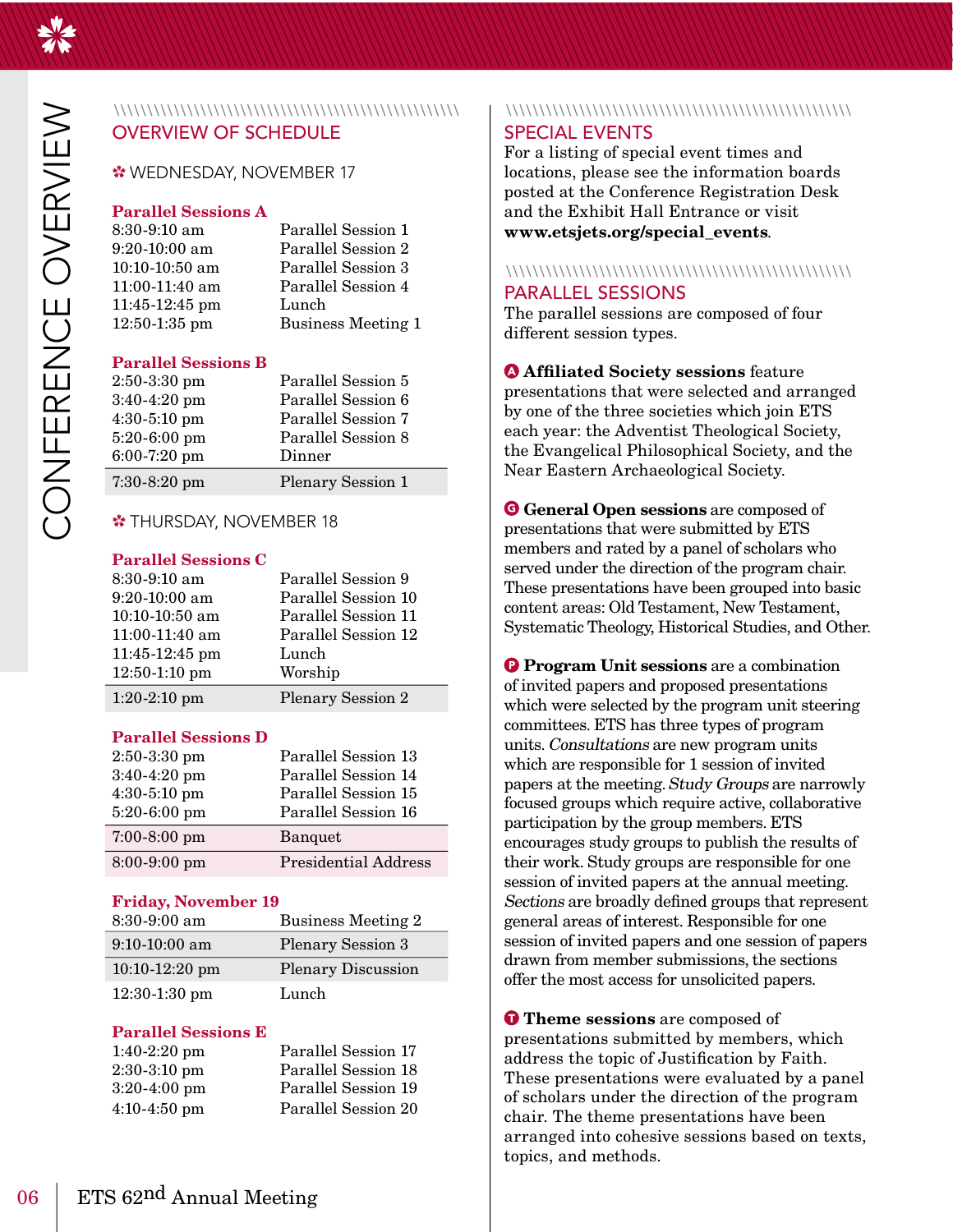Parallel Session Overview // Wednesday, November 17th // 8:30-11:40 am

| Session Type       | <b>Session Title</b>                             | <b>Session Theme</b>                                             | Location |
|--------------------|--------------------------------------------------|------------------------------------------------------------------|----------|
| Affiliated Society | Evangelical Philosophical Society Session A-1    |                                                                  | 202      |
| Affiliated Society | Evangelical Philosophical Society Session A-2    |                                                                  | 306      |
| Affiliated Society | Evangelical Philosophical Society Session A-3    |                                                                  | 307      |
| Affiliated Society | Evangelical Philosophical Society Session A-4    |                                                                  | 308      |
| Affiliated Society | Near Eastern Archaeological Society - A1         | General Session                                                  | 212      |
| Affiliated Society | Near Eastern Archaeological Society - A2         |                                                                  | 304      |
| General Open       | Baptist Life and Thought                         |                                                                  | 401      |
| General Open       | New Testament - 1                                | Greek Grammar                                                    | 201      |
| General Open       | Other Topics - 4                                 | Theology & Hermeneutics                                          | Salon B  |
| General Open       | Systematic Theology - 2                          | Trinity                                                          | Salon C  |
| General Open       | Theology of Work and Economics                   |                                                                  | 305      |
| Program Unit       | sraelite Religions                               |                                                                  | Salon A  |
| Program Unit       | Textual Strategies in the Hebrew Bible           |                                                                  | 210      |
| Program Unit       | Pentateuch                                       |                                                                  | 402      |
| Program Unit       | Method in Systematic Theology (Open Session)     | N.T. Wright and the Doctrine of Justification                    | 208      |
| Program Unit       | Hermeneutics                                     | Other Perspectives on the New Perspectives on Paul and the Law   | 213      |
| Program Unit       | Patristics and Medieval History                  | Early Patristic                                                  | 303      |
| Program Unit       | Christian History and Thought Since 1500         | Modern Theology Themes                                           | 206      |
| Program Unit       | Puritan Studies                                  |                                                                  | 404      |
| Program Unit       | Wesleyan Studies                                 |                                                                  | 406      |
| Program Unit       | World Christianity                               |                                                                  | 211      |
| Program Unit       | Christianity and Culture                         | Evangelicalism and the African American Church                   | 205      |
| Program Unit       | astoral Care<br>Counseling, Psychology, and Pa   | Dark Night of the Soul, Slough of Despondency or Medical Illness | 403      |
| Program Unit       | Pastoral Theology                                |                                                                  | 301      |
| Theme              | Justification and the Old Testament              |                                                                  | 207      |
| Theme              | Justification in James                           |                                                                  | 405      |
| Theme              | Justification in Paul (3)                        |                                                                  | 407      |
| Theme              | Justification in the Thought of N.T. Wright (2)  |                                                                  | 214      |
| Theme              | Justification: Systematic Theology (1)           |                                                                  | 204      |
| Theme              | Justification: Systematic Theology (4)           |                                                                  | 302      |
| Theme              | Justification: Systematic Theology-Role of Works |                                                                  | 203      |
| Theme              | Justification in the Era of the Reformation (2)  |                                                                  | 209      |

美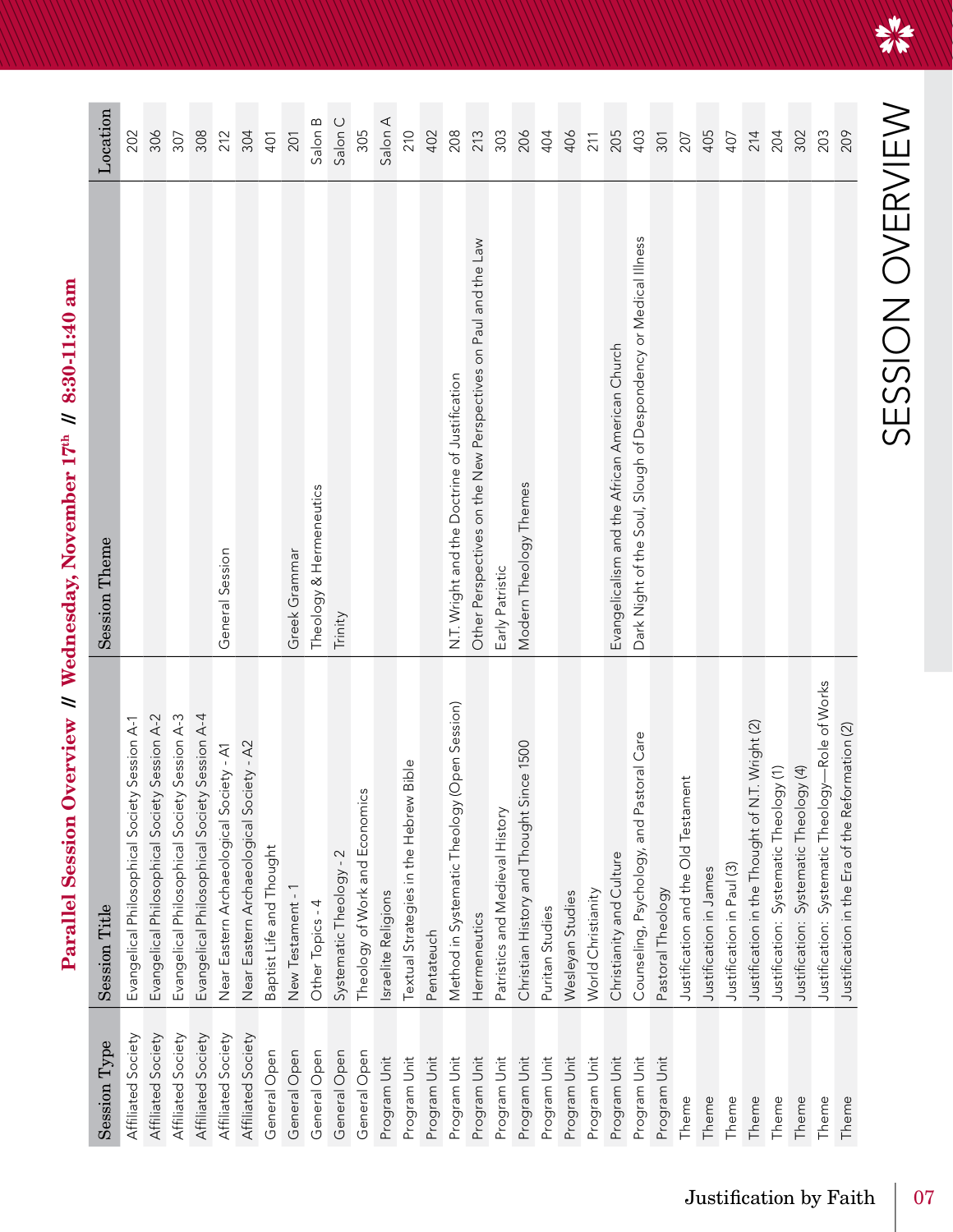HAT

| Session Type       | <b>Session Title</b>                          | <b>Session Theme</b>                                      | Location |
|--------------------|-----------------------------------------------|-----------------------------------------------------------|----------|
| Affiliated Society | Evangelical Philosophical Society Session B-1 |                                                           | 202      |
| Affiliated Society | Evangelical Philosophical Society Session B-2 |                                                           | 307      |
| Affiliated Society | Evangelical Philosophical Society Session B-3 |                                                           | 308      |
| Affiliated Society | Evangelical Philosophical Society Session B-4 |                                                           | 301      |
| Affiliated Society | Near Eastern Archaeological Society - B       | General Session                                           | 302      |
| General Open       | Old Testament - 1                             | Review Session: Jesus the Messiah                         | Salon A  |
| General Open       | Old Testament - 3                             |                                                           | 206      |
| General Open       | Old Testament - 11                            | Psalms                                                    | 404      |
| General Open       | Johannine Theology                            |                                                           | 303      |
| General Open       | Pistis Christou Discussion Panel              |                                                           | 305      |
| General Open       | New Testament - 11                            | Paul                                                      | 214      |
| Program Unit       | Hebrew Language and Exegesis                  | Oral/Aural Communicative Approaches to Biblical Hebrew    | 209      |
| Program Unit       | Old Testament Theology                        |                                                           | Salon C  |
| Program Unit       | Creation                                      | Intertextual Issues Relating to the Exegesis of Genesis 1 | Salon D  |
| Program Unit       | Old Testament Narrative Literature            |                                                           | 211      |
| Program Unit       | Synoptic Gospels                              |                                                           | 402      |
| Program Unit       | Luke/Acts                                     |                                                           |          |
| Program Unit       | Pauline Studies                               |                                                           | 210      |
| Program Unit       | <b>Biblical Theology</b>                      |                                                           | 205      |
| Program Unit       | Models of God                                 | The Trinity in the Fathers                                | 203      |
| Program Unit       | Asian/Asian-American Theology                 |                                                           | 204      |
| Program Unit       | Christian Ethics                              | The Ethics of Torture: What Should We Say?                | Salon B  |
| Program Unit       | Spiritual Formation/Sanctification            |                                                           | 403      |
| Theme              | Justification and Ancient Judaism             |                                                           | 401      |
| Theme              | Justification in the the NT and Early Fathers |                                                           | 207      |
| Theme              | Justification: Systematic Theology (5)        |                                                           | 212      |
| Theme              | Justification and Contemporary Theologians    |                                                           | 405      |
| Theme              | Justification and World Religions             |                                                           | 406      |
| Theme              | Justification in 17th Century Theology        |                                                           | 407      |
|                    |                                               |                                                           |          |

# Parallel Session Overview // Wednesday, November 17<sup>th</sup> // 2:50-6:00 pm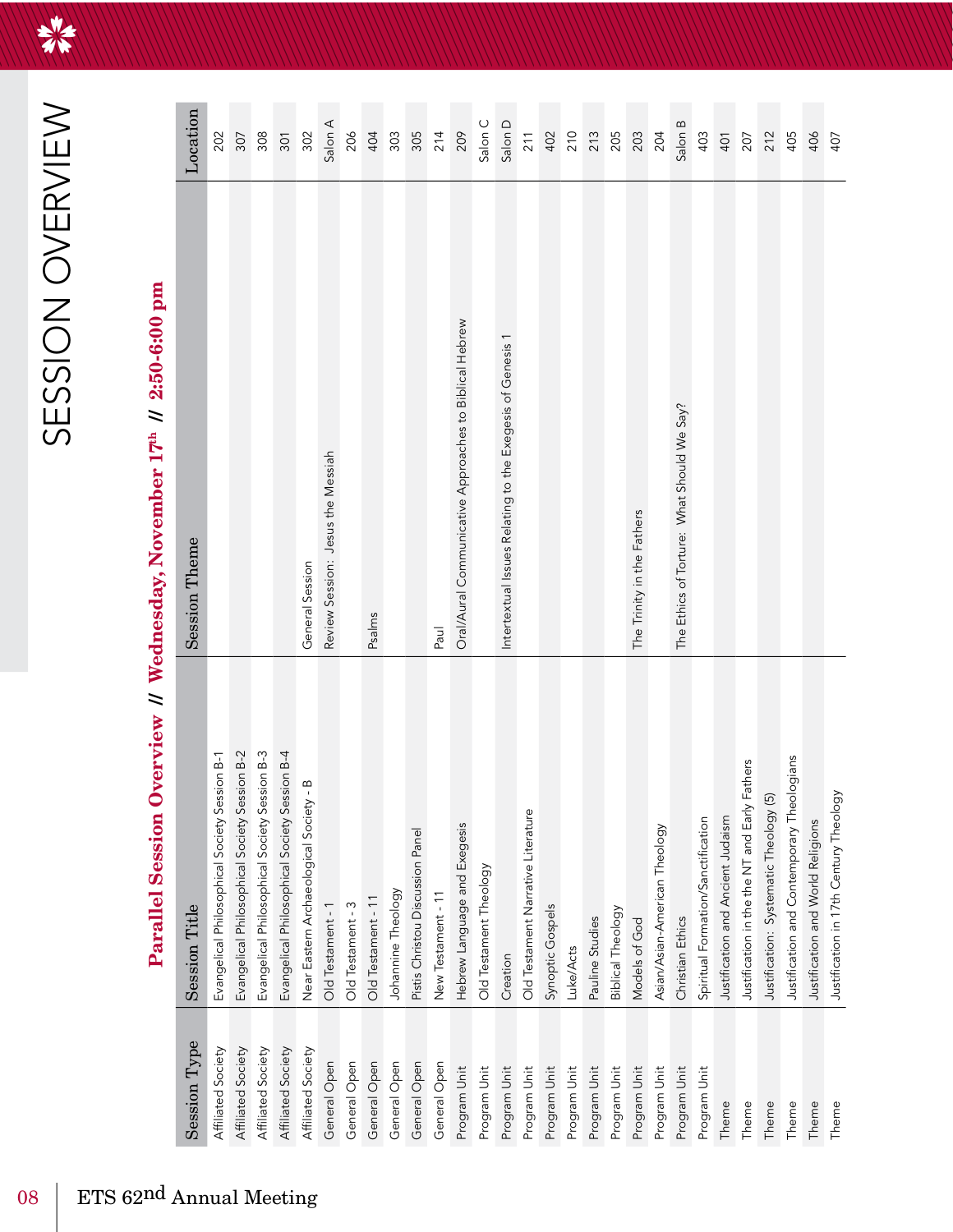Parallel Session Overview // Thursday, November 18th // 8:30-11:40 am

| Session Type       | <b>Session Title</b>                                  | <b>Session Theme</b>                                           | Location   |
|--------------------|-------------------------------------------------------|----------------------------------------------------------------|------------|
| Affiliated Society | Adventist Theological Society Session C               |                                                                | 308        |
| Affiliated Society | Evangelical Philosophical Society Session C-1         |                                                                | 202        |
| Affiliated Society | Evangelical Philosophical Society Session C-2         |                                                                | 401        |
| Affiliated Society | Evangelical Philosophical Society Session C-3         |                                                                | 405        |
| Affiliated Society | Evangelical Philosophical Society Session C-4         |                                                                | 407        |
| Affiliated Society | $\overline{C}$<br>Near Eastern Archaeological Society | General Session                                                | 304        |
| General Open       | Old Testament - 2                                     | Jeremiah and Ezekiel                                           | Salon A    |
| General Open       | Old Testament - 6                                     | Ancient Near Eastern Studies                                   | 209        |
| General Open       | New Testament - 2                                     | Textual Criticism                                              | 406        |
| General Open       | New Testament - 5                                     | Gospels (2)                                                    | 404        |
| General Open       | New Testament - 8                                     | Acts                                                           | 214        |
| General Open       | New Testament - 12                                    | General Epistles                                               | 301        |
| General Open       | New Testament - 15                                    | Themes and Issues                                              | 206        |
| General Open       | Systematic Theology - 1                               |                                                                | Salon B    |
| General Open       | Systematic Theology - 5                               | Issues                                                         | 302        |
| General Open       | Other Topics - 2                                      | Church History                                                 | 210        |
| General Open       | Other Topics - 6                                      | Theology                                                       | 213        |
| General Open       | Other Topics - 9                                      | Missions                                                       | 205        |
| Program Unit       | Pentateuch                                            |                                                                | Salon C    |
| Program Unit       | Old Testament Narrative Literature                    | Interpretive Issues Dealing with Saul and the Book of 1 Samuel | 211        |
| Program Unit       | New Testament Greek Language and Exegesis             | Toward a Consensus on Best Practices for Teaching NT Greek     | 303        |
| Program Unit       | Literature of the Bible                               | Literary Images for Salvation                                  | 305        |
| Program Unit       | <b>Biblical Theology</b>                              | Theology of Place in Biblical-Theological Perspective          | 204        |
| Program Unit       | Ecclesiology                                          | Asian-American Ecclesiologies                                  | 212        |
| Program Unit       | Patristics and Medieval History                       | Late Patristic/Medieval                                        | 207        |
| Program Unit       | American Christianity                                 |                                                                | 403        |
| Program Unit       | Other Voices in Interpretation                        |                                                                | 208        |
| Program Unit       | Counseling, Psychology, and Pastoral Care             |                                                                | <b>201</b> |
| Program Unit       | Evangelicals and Gender                               |                                                                | 203        |
| Theme              | Justification in the Gospels and Acts                 |                                                                | 402        |

美术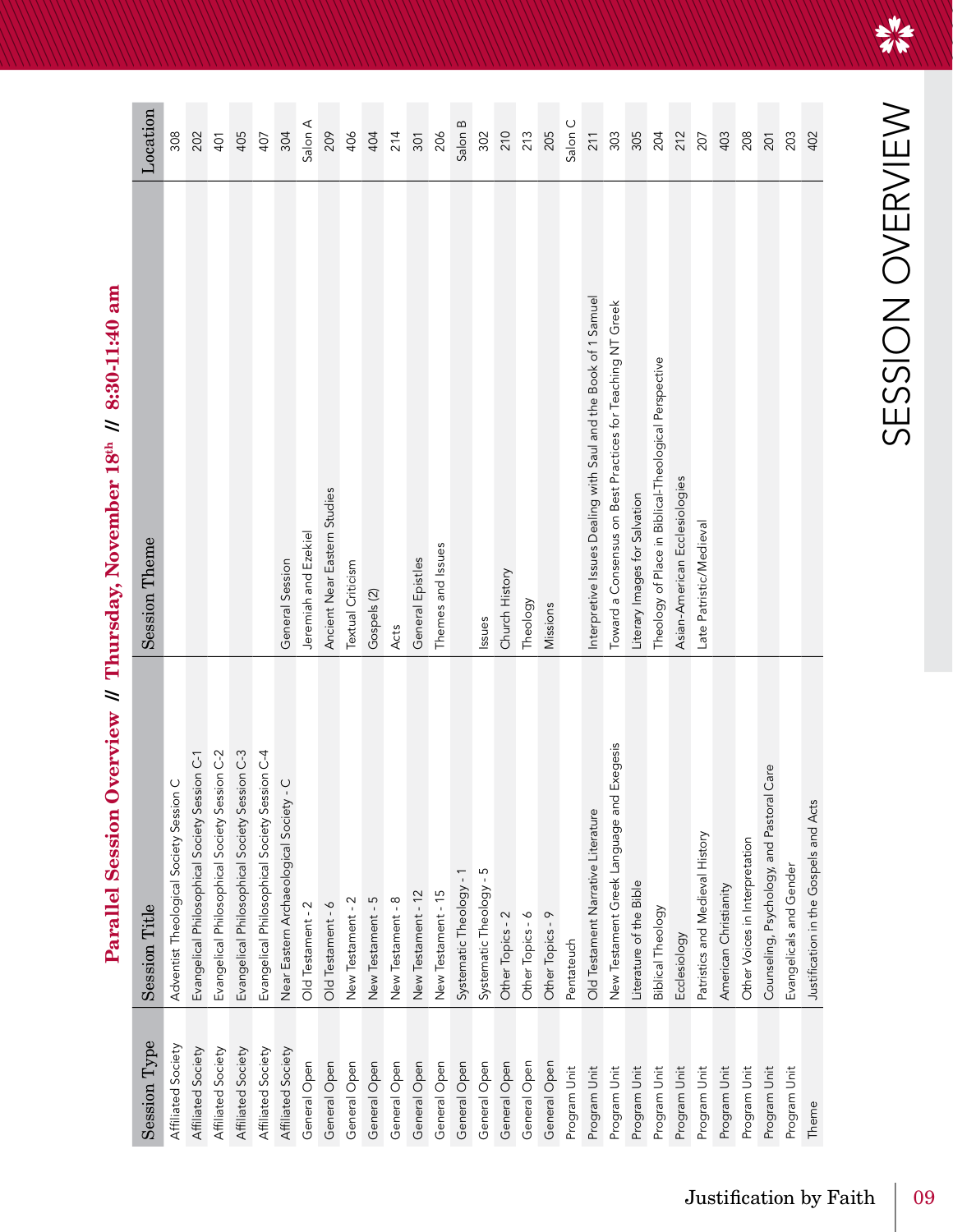HAT

### SESSION OVERVIEW

# Parallel Session Overview // Thursday, November 18<sup>th</sup> // 2:50-6:00 pm

| Session Type       | <b>Session Title</b>                                  | <b>Session Theme</b>                                               | Location |
|--------------------|-------------------------------------------------------|--------------------------------------------------------------------|----------|
| Affiliated Society | Evangelical Philosophical Society Plenary Address     |                                                                    | Ballroom |
| Affiliated Society | Adventist Theological Society Session D               |                                                                    | 308      |
| Affiliated Society | $\overline{C}$<br>Near Eastern Archaeological Society | Excavation Reports                                                 | 204      |
| General Open       | Old Testament - 5                                     | The Prophets                                                       | 202      |
| General Open       | Old Testament - 8                                     | dob                                                                | 301      |
| General Open       | Old Testament - 9                                     | Joshua                                                             | 404      |
| General Open       | New Testament - 3                                     | Backgrounds                                                        | 405      |
| General Open       | New Testament - 6                                     | Gospels (3)                                                        | 406      |
| General Open       | New Testament - 9                                     | Paul                                                               | 214      |
| General Open       | New Testament - 14                                    | Theological Themes                                                 | 304      |
| General Open       | Other Topics - 3                                      | Contemporary Issues                                                | 407      |
| General Open       | Other Topics - 7                                      |                                                                    | 401      |
| General Open       | Other Topics - 10                                     | Theology                                                           | 302      |
| General Open       | Systematic Theology - 3                               | Soteriology                                                        | 201      |
| General Open       | Systematic Theology - 6                               | Issues                                                             | 206      |
| Program Unit       | Old Testament Backgrounds/Ancient Near East           | Composite Creatures and Chaoskampf in the OT and the ANE           | Salon A  |
| Program Unit       | Old Testament Wisdom Literature                       | Righteousness and Faith in the Wisdom Tradition (Proverbs and Job) | Salon D  |
| Program Unit       | Psalms and Hebrew Poetry                              | Psalmic Laments: Praise in the Context of Pain                     | Salon E  |
| Program Unit       | New Testament Backgrounds                             |                                                                    | 213      |
| Program Unit       | NT Canon, Textual Criticism, & Apocryphal Literature  | Review session of Köstenberger & Kruger, The Heresy of Orthodoxy   | 211      |
| Program Unit       | Hebrews, Letter to the                                |                                                                    | 210      |
| Program Unit       | Revelation, The Book of                               |                                                                    | Salon C  |
| Program Unit       | <b>Biblical Worship</b>                               | Biblical Hermeneutics and Evangelical Theologies of Worship        | 203      |
| Program Unit       | Applied Linguistics and Biblical Languages            | Considering Communicative Language Pedagogy                        | 209      |
| Program Unit       | Christian History and Thought Since 1500              | Historical Themes                                                  | 303      |
| Program Unit       | American Christianity                                 |                                                                    | 205      |
| Program Unit       | Carl F. H. Henry                                      |                                                                    | 402      |
| Program Unit       | Bioethics                                             |                                                                    | Salon B  |
| Program Unit       | Spiritual Formation/Sanctification                    |                                                                    | 403      |
| Theme              | Justification in Paul (1)                             |                                                                    | 306      |
| Theme              | Justification in Paul: Romans                         |                                                                    | 307      |
| Theme              | Justification: Systematic Theology (2)                |                                                                    | 208      |
| Theme              | - Issues<br>Justification: Systematic Theology-       |                                                                    | 212      |
| Theme              | Justification in Patristic and Medieval Theology      |                                                                    | 207      |

 $10$